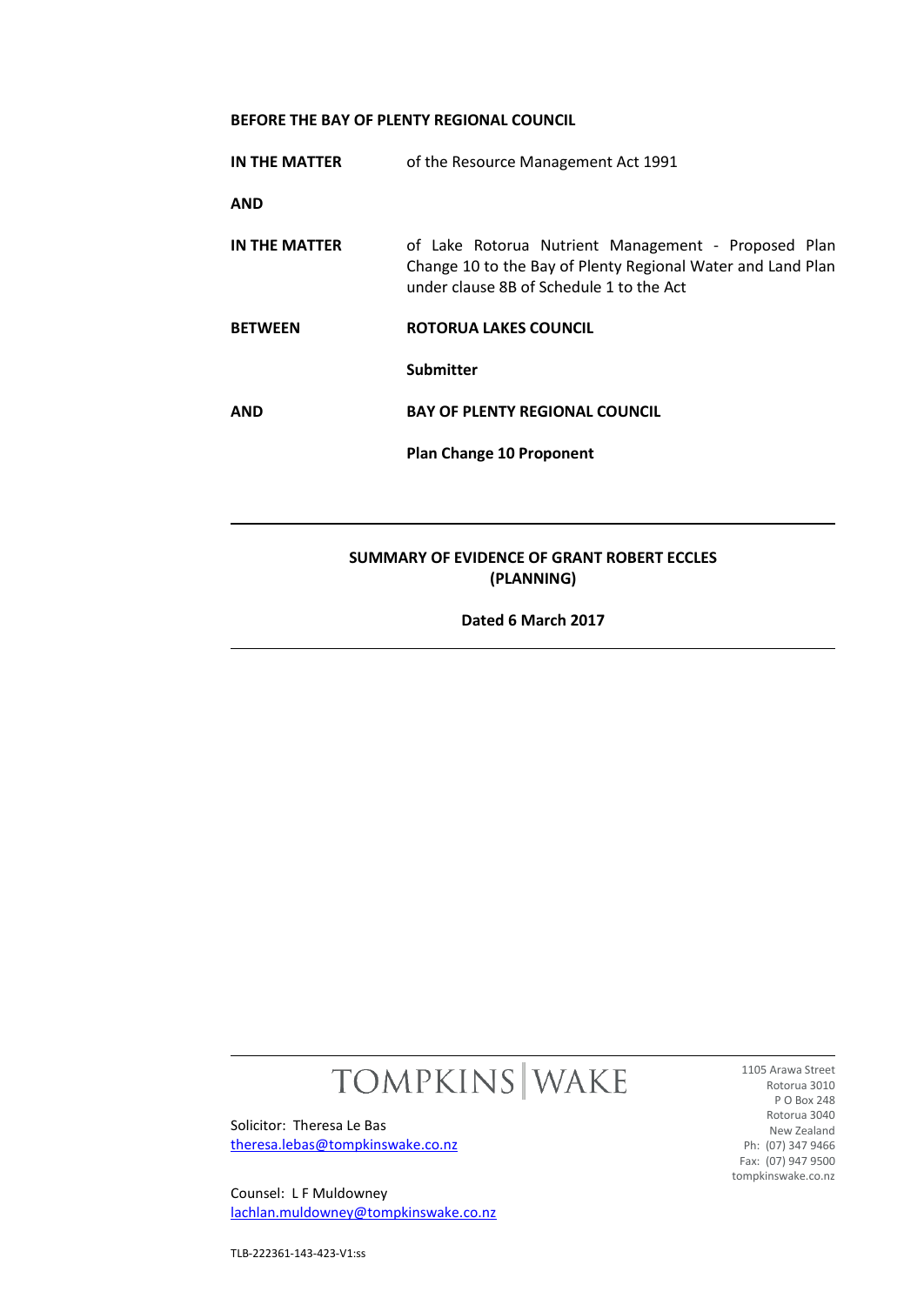#### **INTRODUCTION**

- 1. My full name is Grant Robert Eccles. I hold the qualification of a Bachelor of Resource and Environmental Planning from Massey University and I am a Technical Director of Planning for AECOM New Zealand Ltd ("AECOM") based in Hamilton. I have 22 years' professional planning experience. I was admitted as a Member of the New Zealand Planning Institute in 2001.
- 2. My evidence is given in support of submissions by Rotorua Lakes Council (RLC) to Proposed Plan Change 10 (PC10) to the Bay of Plenty Regional Water and Land Plan (RWLP). I was not the author of those submissions but I have reviewed them and agree with their intent. I have also reviewed the s42A report prepared by BOPRC officers, and a range of supporting information. I have had no other involvement with the development of PC10.
- 3. My evidence focuses on whether the PC10 provisions as notified achieve the purpose of the RMA, and the degree to which they give effect to the key Bay of Plenty Regional Policy Statement (RPS) provisions as listed in PC10.
- 4. I also propose some amendments to PC10 that would, in my view, more appropriately address the issue of reducing nitrogen discharges to Lake Rotorua when all the constituent parts of the environment that contribute to the lake are considered.
- 5. PC 10 is a change that is proposed to the RWLP prepared under the RMA. Section 63 of the RMA sets out that the purpose of the preparation, implementation, and administration of regional plans is to assist a regional council to carry out its functions in order to achieve the purpose of the RMA. A regional plan also must give effect to a Regional Policy Statement (s65 RMA). In this case the genesis of PC10 is the need for the RWLP to give effect to specific policy provisions in the RPS around nitrogen discharges to Lake Rotorua.
- 6. The purpose of the RMA is to promote the sustainable management of natural and physical resources. In turn, the definition of environment in section 2 of the RMA is set out as follows: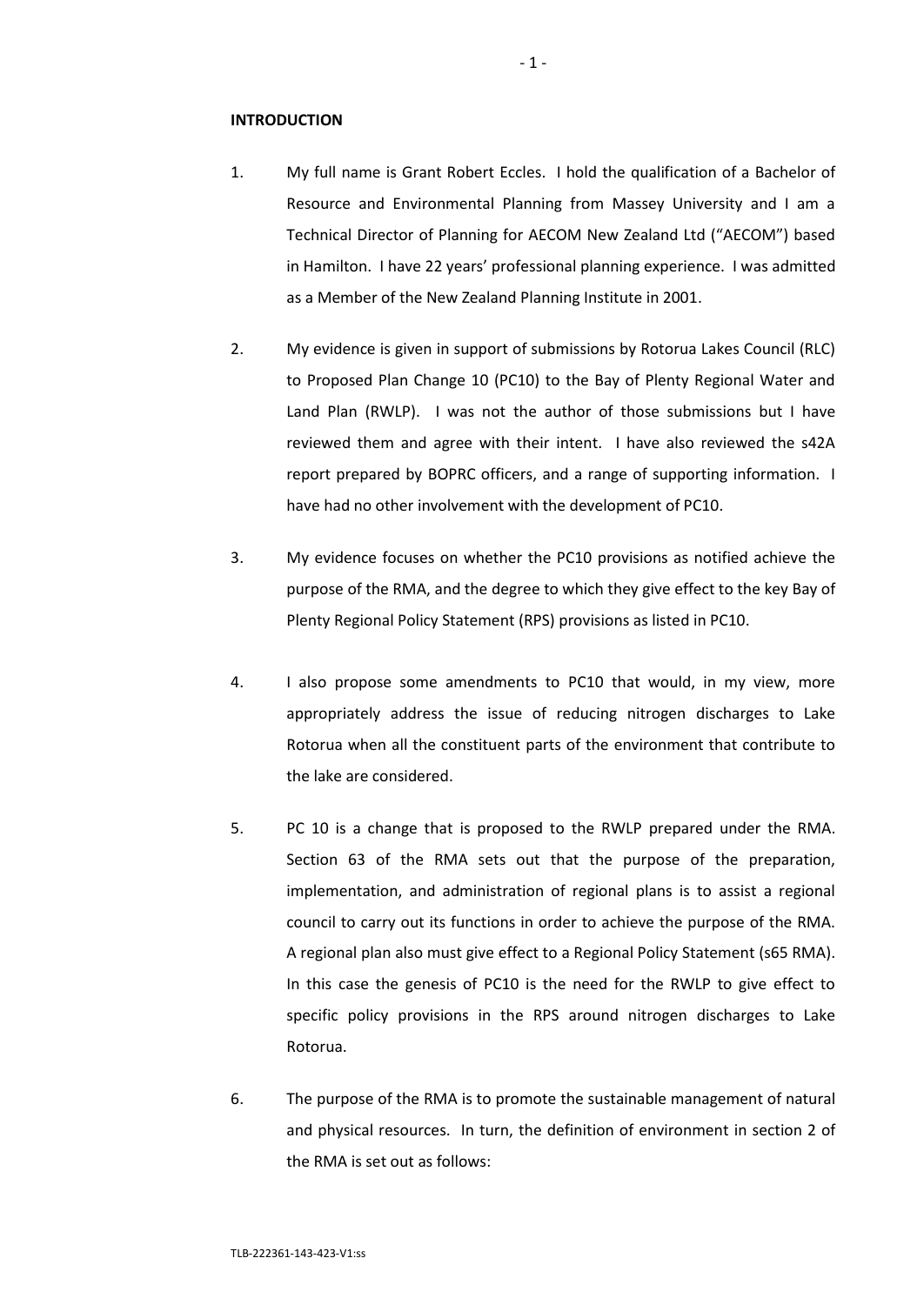**environment** includes—

(a) ecosystems and their constituent parts, including people and communities; and

(b) all natural and physical resources; and

(c) amenity values; and

(d) the social, economic, aesthetic, and cultural conditions which affect the matters stated in paragraphs (a) to (c) or which are affected by those matters

- 7. By virtue of this definition, the RMA recognises that ecosystems are made up of a number of constituent parts. Specific reference is made in both the purpose of the RMA and the definition of environment to people and communities (eg in this case the urban and semi-urban communities in the Rotorua District), physical resources (eg in this case the Rotorua WWTP), and the social and economic conditions which affect those matters.
- 8. Relying on the evidence of Mr Fuller, Mr Banks, and Mr Osborne and in light of the stated purpose of the RMA in Section 5 and the Act's definition of environment, my view is that the holistic nature of the environment as defined by the RMA has not been sufficiently recognised thus far in the development of PC10.
- 9. The PC10 focus on nitrogen reduction and the trading scheme as a method to achieve the necessary reduction has been developed in a manner that focuses heavily on agricultural land use, or in other words, only one constituent part of the Lake Rotorua environment.
- 10. The result is that the significant limitations that the approach places on other constituent parts of the Lake Rotorua environment, and the economic and social consequences of those limitations (eg inability to adequately cater for projected urban growth, disincentives to reticulating smaller settlements, restrictions on the use of land returned to Maori as a result of Treaty settlements) do not appear to have been adequately weighed up in the decisions made by BOPRC and some stakeholders thus far in the development of PC10.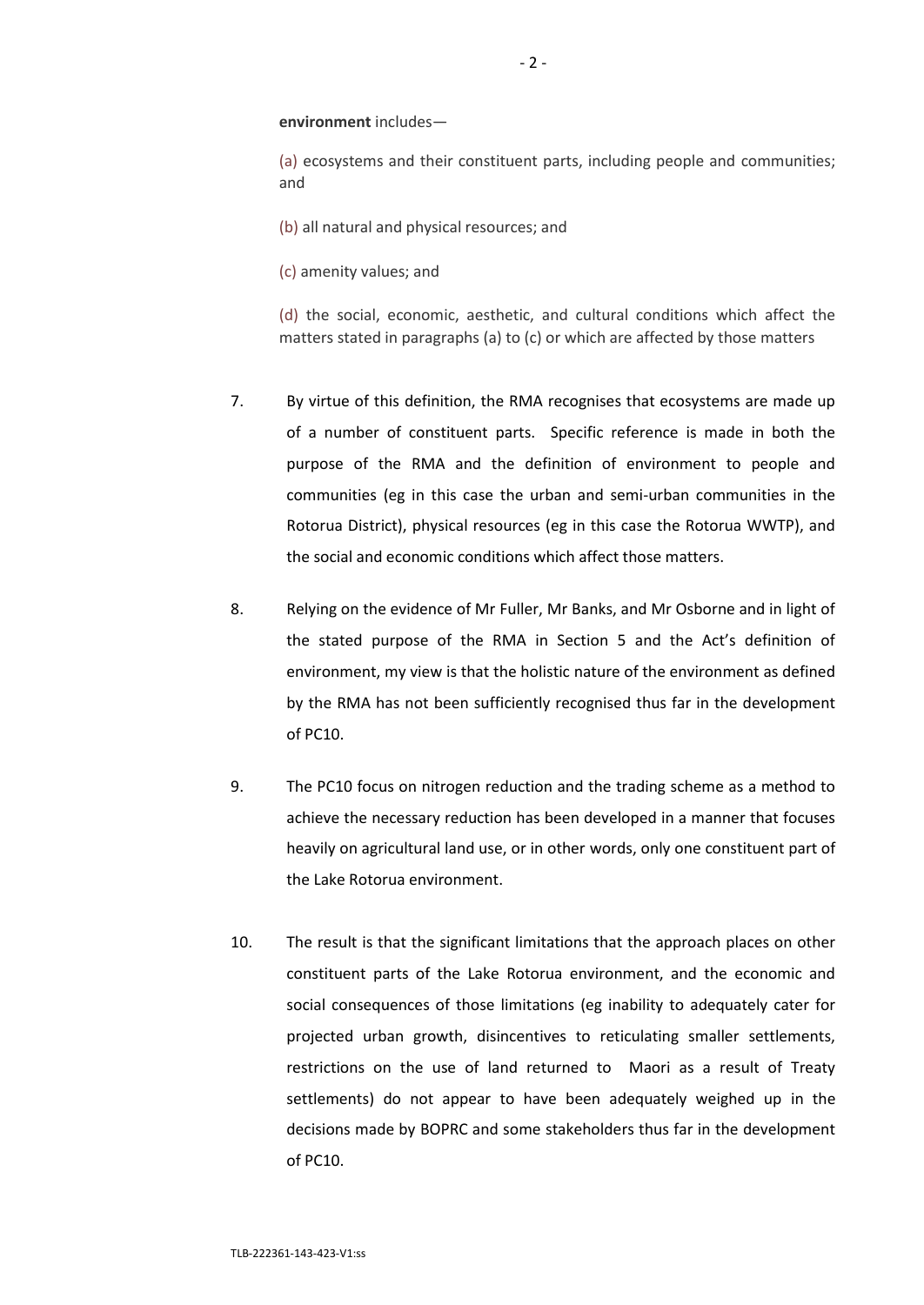- 11. In considering resource use, development, and protection, the purpose of the RMA directs us to consider the reasonably foreseeable needs of future generations, and whether the potential for natural and physical resources to meet those needs will be sustained.
- 12. In this case it is reasonably foreseeable through existing credible economic forecasting<sup>1</sup> that the Rotorua District will experience future growth and development. The Rotorua Wastewater Treatment Plant (WWTP) will need to be able to adequately cater for the rates of growth and development that are foreseen.
- 13. Given the evidence of Mr Banks and Mr Osborne, it is apparent that under the current PC10 provisions the potential of the WWTP as an important physical resource to meet the reasonably foreseeable future needs of the wider Rotorua community will be thwarted. The costs of upgrades to the WWTP in order to achieve only modest improvements to its performance will be significant.
- 14. Notwithstanding the positive aspects of PC10 (eg protection of Lake Rotorua as a natural resource, and safeguarding the life supporting capacity of the Lake), my view is that the purpose of the RMA (and the degree to which PC10 gives effect to the RPS) would be better achieved through amendments to PC10 now in order to better recognise the role that the WWTP plays in managing nitrogen discharge to the lake from urban areas, coupled with continued work by BOPRC and stakeholders to facilitate a transition to a different nitrogen allocation approach at an appropriate time in the future, in order to produce a more balanced outcome for all the constituent parts of the Lake Rotorua environment.

#### **Amendments Sought**

- 15. The s42A report (at section 5.3.12) attempts to address the issues raised in RLC's submission on the WWTP matter. It recommends the inclusion of the following new or amended provisions:
	- a. Policies LR P16 and LR P17;

 1 As referred to in the evidence of Mr Osborne